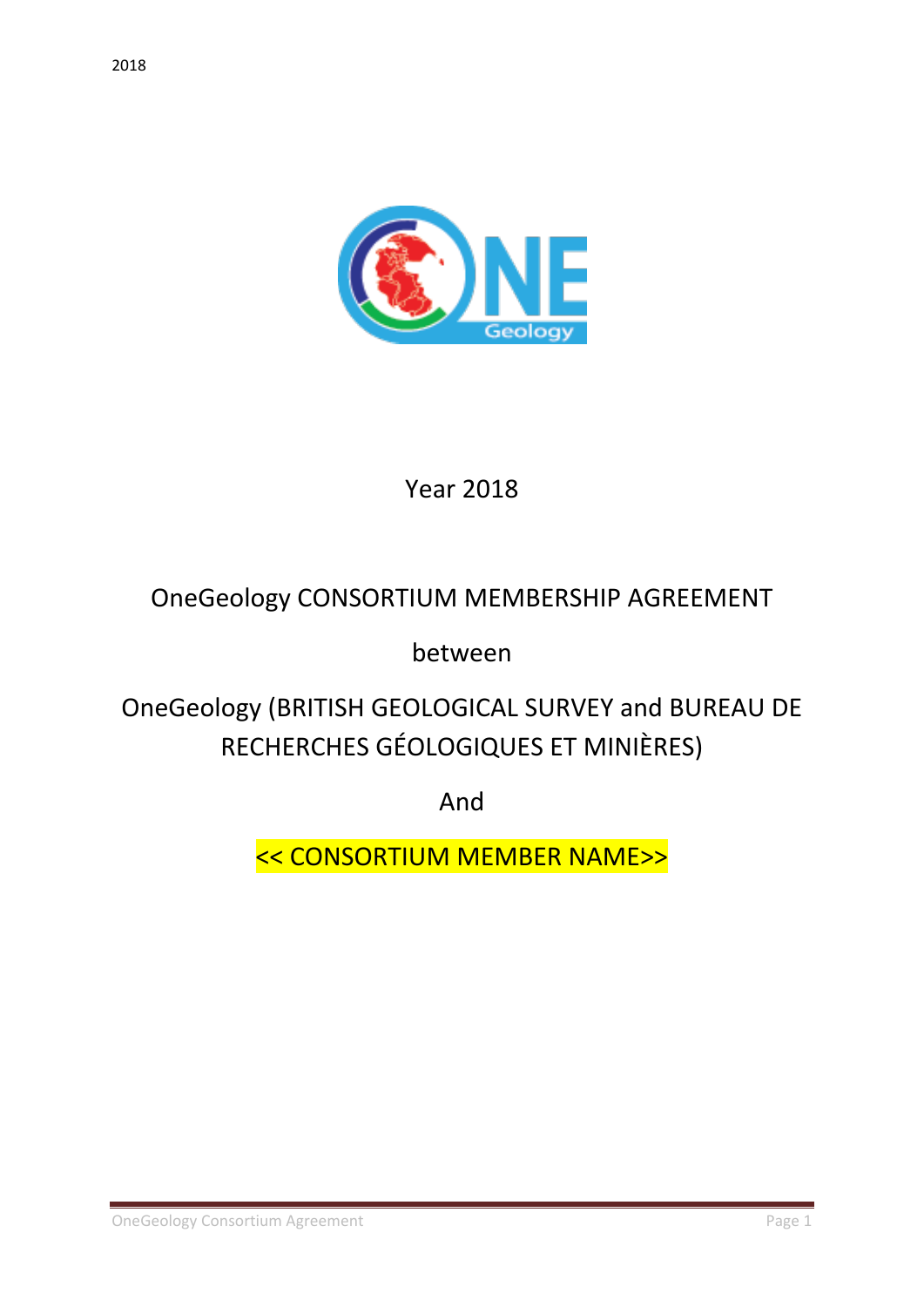## **Contents**

- 1. PREAMBLE
- 2. BACKGROUND
- 3. MEMBERSHIP
- 4. GOVERNANCE
- 5. RESPONSIBILITY AND POWERS OF THE CONSORTIUM AND ITS BOARD
- 6. LIABILITY
- 7. INTELLECTUAL PROPERTY RIGHTS
- 8. TERM AND TERMINATION
- 9. FORCE MAJEURE
- 10. ENTIRE AGREEMENT
- 11. ASSIGNMENT
- 12 SEVERANCE
- 13. NO PARTNERSHIP OR AGENCY
- 14. THIRD PARTY RIGHTS
- 15. LANGUAGE
- 16. DISPUTE RESOLUTION
- Annex 1: SCHEDULE ONE. MEMBERSHIP FEES
- Annex 2: Administration and Board and group Terms of Reference
- Annex 3: DEFINITION OF SEVEN ONEGEOLOGY REGIONS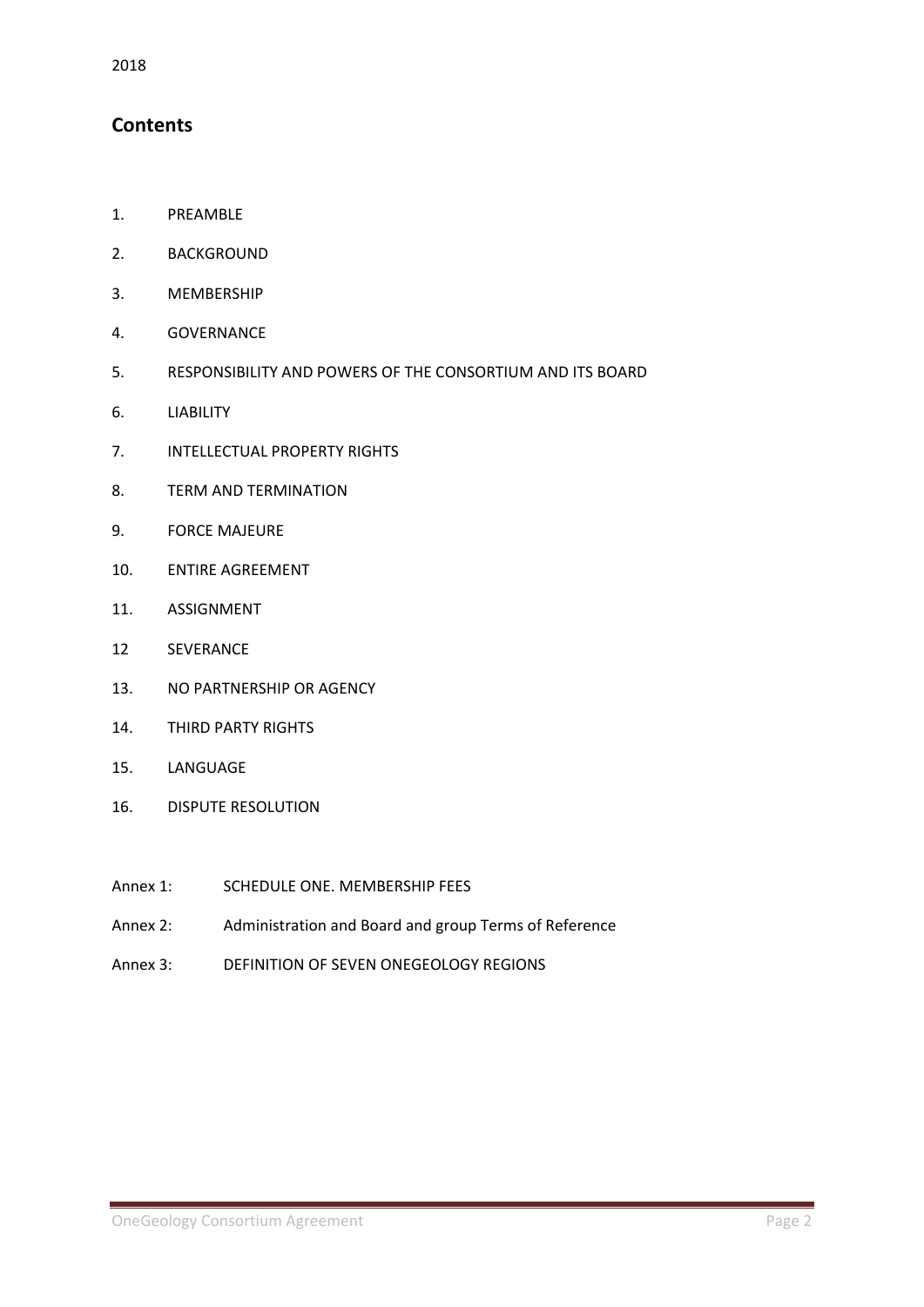#### **PARTIES**

(1) BRITISH GEOLOGICAL SURVEY ("BGS") a component institute of the NATURAL ENVIRONMENT RESEARCH COUNCIL ("NERC"), of Environmental Science Centre, Nicker Hill Keyworth, Nottingham, NG12 5GG, UK,

and

BUREAU DE RECHERCHES GÉOLOGIQUES ET MINIÈRES whose administrative office is at 3 avenue Claude-Guillemin, Orléans-la-Source, à Orléans, France ("BRGM").

*(BGS and BRGM are the 'Lead Parties')*

; and

(2) << name and address of Member>> ("Member")

#### **TYPE OF MEMBERSHIP**

- // GEOLOGICAL SURVEY ORGANISATION
- // ACADEMIC OR TEACHING (other than geological survey)
- / / GOVERNMENT BODY OR AGENCY (other than geological survey)
- / / INTERNATIONAL BODY OR AGENCY
- / / COMMERCIAL COMPANY
- // NOT-FOR-PROFIT COMPANY

Details of membership types are available at Schedule One. Please tick as appropriate.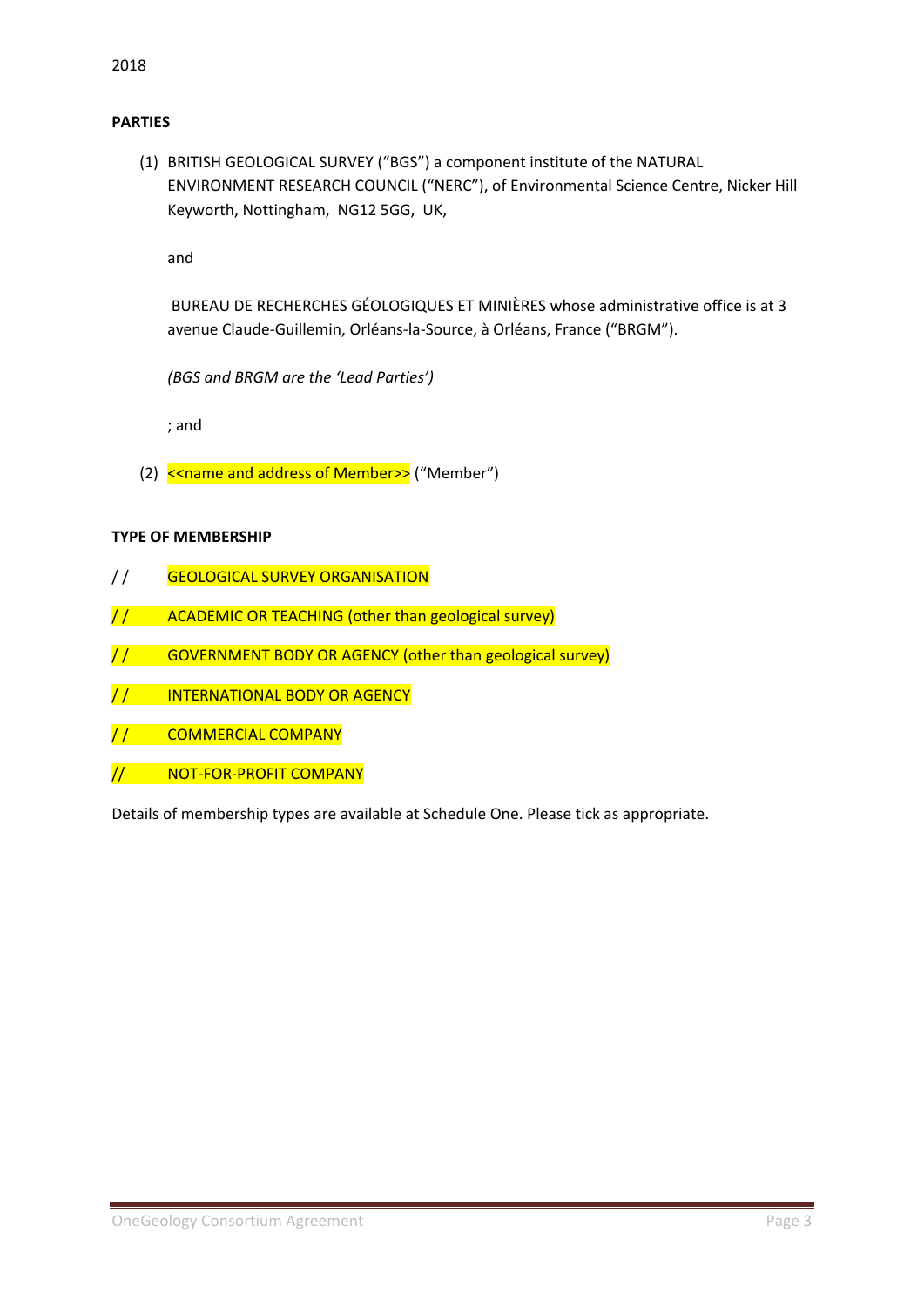#### **1 PREAMBLE**

OneGeology is a global initiative which is initially improving the accessibility of a fundamental geoscience dataset - geological map data and now expanding to encompass all digital geoscience data including 3-dimensional datasets. It is improving the discovery, access, and interoperability of that data and last, but not least, accelerating the transfer and exchange of know-how and experience to achieve these things through state-of-the-art digital technologies including Web services. Since its inception in 2006 OneGeology has evolved considerably. One hundred thirty eight (138) organisations from 117 nations are now participating, serving more than 250 datasets to a dynamic Web map portal. The number of datasets is increasing steadily in extent, resolution and theme. OneGeology's websites are used by researchers, government, teachers, industry, and the public.

OneGeology is the major initiative of the geological surveys across the world, national and state/provincial/territorial. It is a flagship project of the International Union of Geological Sciences. It is actively supported by UNESCO and the Commission for the Geological Map of the World. It is regarded as an exemplar project in the domain of science and spatial data infrastructures by the International Council for Scientific Unions (ICSU), by the Global Earth Observation initiative (GEO), by the European Commission, and by the Open Geospatial Consortium.

Since 2007 the Lead Parties have provided the leadership, secretariat services and technical maintenance of OneGeology and its services. They have undertaken to continue to do so, but now seek the financial support of others who participate in and benefit from OneGeology: through subscription from its Members and other contributions from the geological survey community, the OneGeology Consortium seeks to improve One Geology's present coordination, governance and financial position.

The **Objectives** for which the Consortium is established are those of OneGeology; they are:

- To be the provider of geoscience data globally;
- To ensure an exchange know-how and skills so all can participate;
- Use of the global profile of 1G to increase awareness of the geosciences and their relevance.

By joining and becoming a Member of this Consortium, organisations will ensure the sustainability of OneGeology. Members will be helping to realise its full potential and play an integral part in its further development as the global platform to improve access to fundamental geoscience data, to the exchange of knowledge and skills to deliver that data, and to improve the interoperability of scientific data for the benefit of the users of geological knowledge across the world. Membership will ensure that the data and services delivered by national and state/provincial/territorial surveys are available on a high profile global platform. It will give Members personnel access to the expertise and experience of international geoscientists and informatics experts. It will leverage Members organisations' research, survey and service contribution through its global presence, and its track record in spawning projects supported by regional and national funding agencies.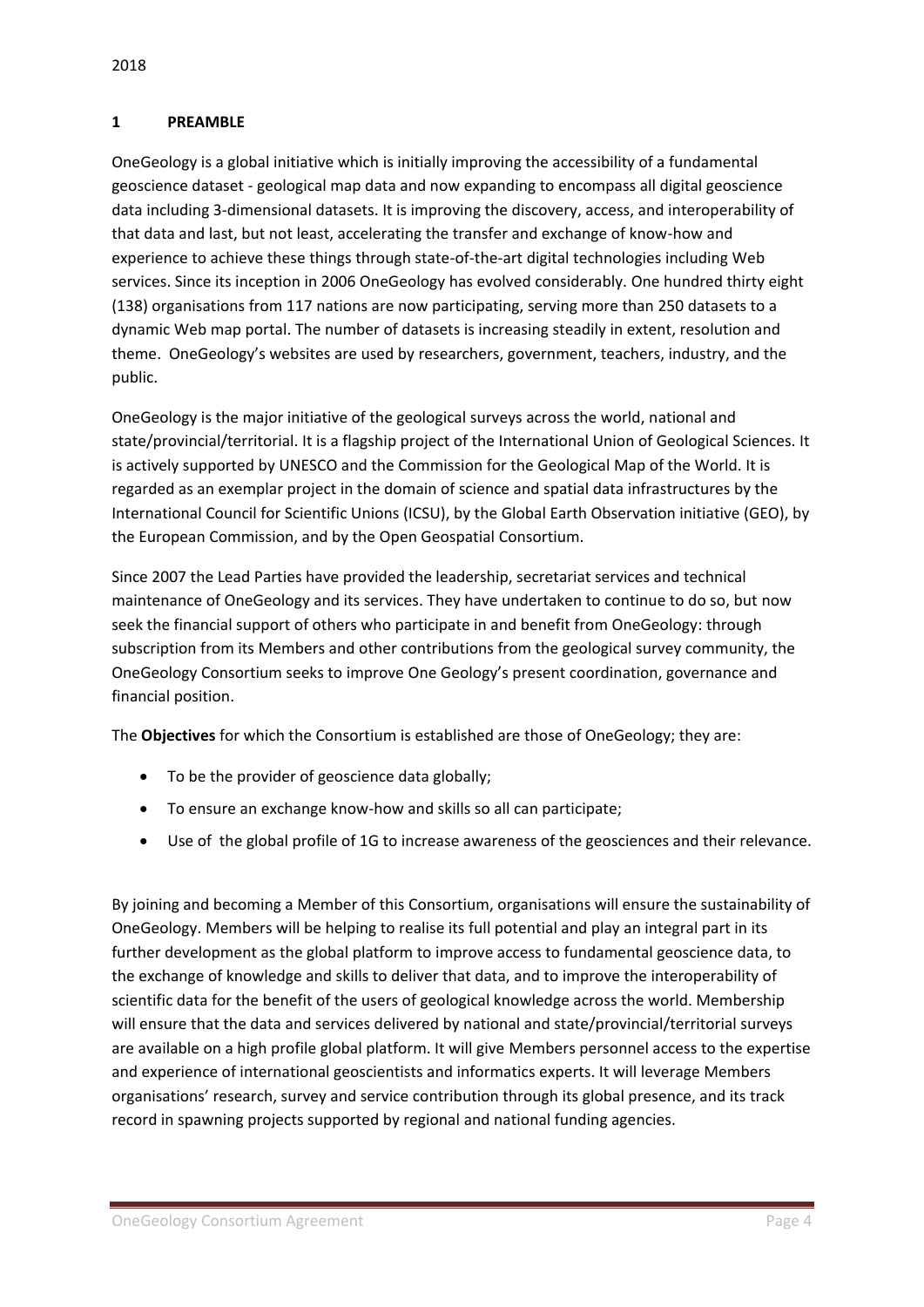### **2 BACKGROUND**

A Board of OneGeology (previously known as the Steering Group) representing the geological surveys of the world, on a seven regions basis, provide the governance of OneGeology. The Board and the Lead Parties thus wish to make available to subscribing Members (hereinafter referred to as Principal Members) on a membership basis, Membership of a OneGeology Consortium.

This Consortium Membership Agreement sets out the terms, rights, and fees associated with membership (described in Annex 1) and also describes the governance of the Consortium; it encourages Members who wish to join the Consortium, further the Objectives of OneGeology and to provide access to data and expertise. At the same time it supports the Board and the Lead Parties which have agreed to contribute to, govern, and coordinate OneGeology - all actions which are subject to the terms and conditions of this Agreement.

## **3. MEMBERSHIP**

Membership in OneGeology conveys many benefits: membership and active participation means a Member organisation has access to the world's leading digital data management technology and resources. Members will help drive the direction of geoscience cyber infrastructure to clearly define the problems, establish the solution criteria, and set priorities. Membership helps Members adopt and comply with emerging technical designs and standards. Membership also provides opportunities to interact and work directly with the leading organisations and individuals in the digital geoscience data world.

Membership in OneGeology is conveyed to signatories of the OneGeology Accords adopted in 2007 in Brighton, United Kingdom. **Members** have all rights and responsibilities described in the current document, but may not vote for members of the Board unless they are Principal Members and pay the appropriate fees. Members are eligible to participate in working groups and committees Membership in OneGeology is non-lapsing but resignation is effective with 30 days of written notice to the administration.

Members who pay the membership fees described in Annex 1: Schedule One Membership Fees become **Principal Members**. In addition to the rights provided to all Members, Principal Members vote on governance and financial issues and may access a number of free or reduced cost registrations to OneGeology conferences and meetings, as determined by the Board.

Non-profit, academic, or governments organizations that support the objectives of OneGeology may become **Associate Members**. Associate members may provide data but are not mandated to do so. Associate Members will be eligible to receive all OneGeology correspondence and participate in OneGeology activities within the limits of the OneGeology Brighton Accord (see Annex 4) and terms of reference for operation. The fees for Associate Membership are described in Annex 1.

Commercial entities are very welcome and may become **Corporate Members**, eligible to receive all OneGeology correspondence and participate in OneGeology activities within the limits of the OneGeology Accord and terms of reference for operation. The fees for Corporate Membership are not fixed and need to be agreed with the Board. Corporate Members are eligible to send up to four representatives to attend the Technical Implementation Group meetings of the OneGeology consortium.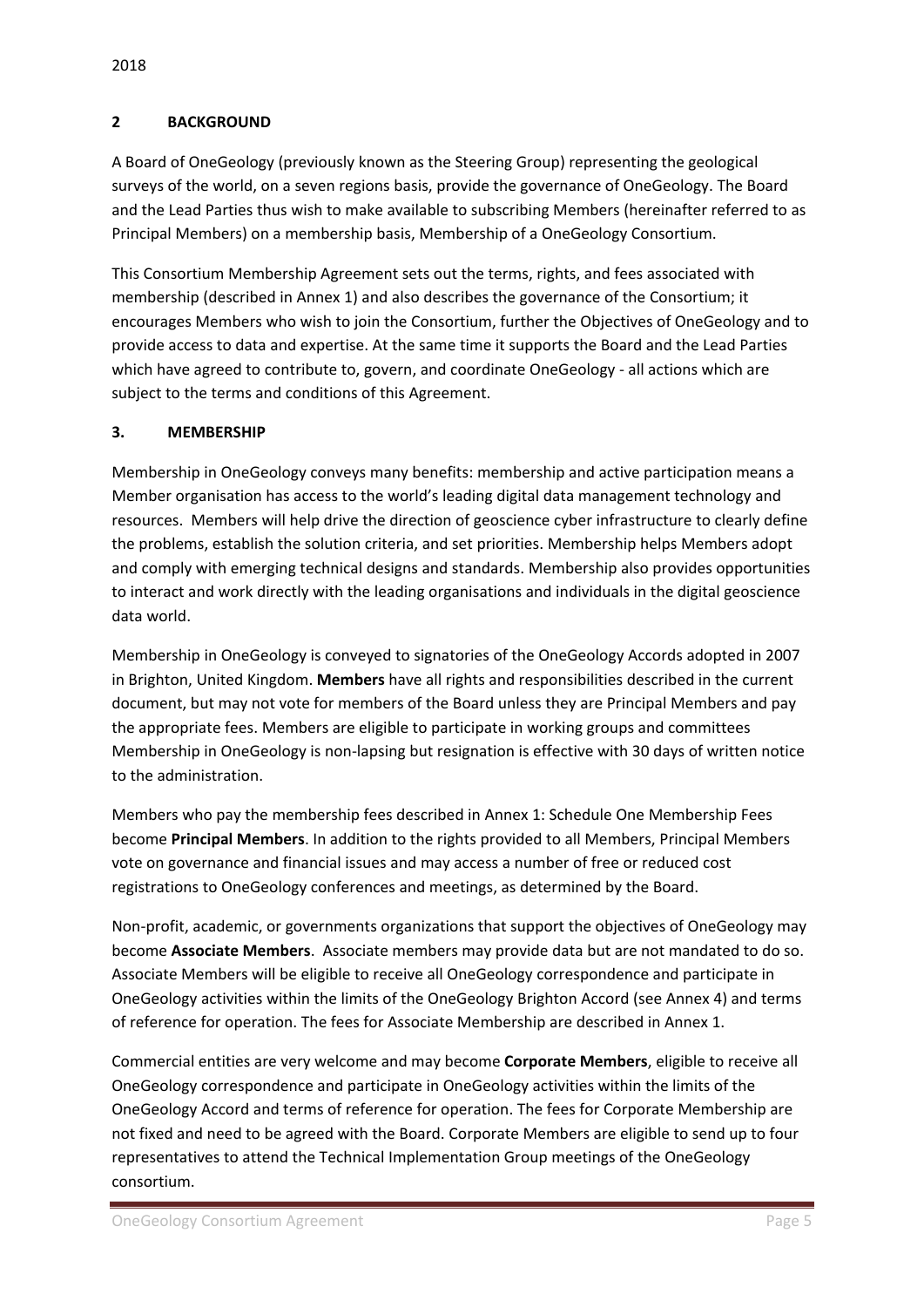#### **4 GOVERNANCE**

OneGeology is not a legal entity: it is a non-corporate body supported through the trust of its Members and, in particular, the Lead Parties. It will be governed by the Board and supported by the permanent administration provided by the Lead Parties. The Board will comprise members (hereinafter referred to as Board Members) representing geological survey organisations (both national and where appropriate state/provincial/territorial) from each of seven regions - Africa, Asia, Eurasia, Europe, North America, Oceania, South America (the definition of the seven regions is given in Annex 3. In recognition of the substantial logistical and financial support provided in the past and continuing to be provided to OneGeology by the Lead Parties, additional two Board Members will be nominated from and by the Lead Parties. The Managing Director is automatically appointed a Board member by her/his position.

Each of the seven regions may nominate one person to hold office as a Board Member. The process of appointing that Board Member is the responsibility of each region as is their duration of office, providing that duration is not less than 6 months. The regions may request OneGeology management to recommend and coordinate the appointment process for that region.

Each Board Member must accept responsibility to actively promote and participate in OneGeology and its governance and fully and fairly represent the region from which they are drawn. The time and expenses of Board Members are funded by their parent organisations. Board members are obliged to periodically, but not less than twice a year, report about the OneGeology status to Principal Members from the region they represent in the OneGeology Board.

The ten Board Members will appoint a chair person from within their number and agree on the term and protocols which apply to the office of chair-person. The Board will develop a terms of reference with assistance from the administration. The Board will determine their operational and meeting procedures. Every Board Member has one vote at a Board meeting and may call a Board meeting or any other person as authorised by the Board ToR (or virtual meeting) at any time, subject to fourteen (14) day notice. A quorum will be a minimum of majority of Board Members, dependent on their number<sup>1</sup>. The chair person will hold a casting vote should a simple majority not be reached.

OneGeology Membership and Governance Structure (2014)

**.** 

 $1$  Number of Board Members may vary due to inactiveness of certain Regions.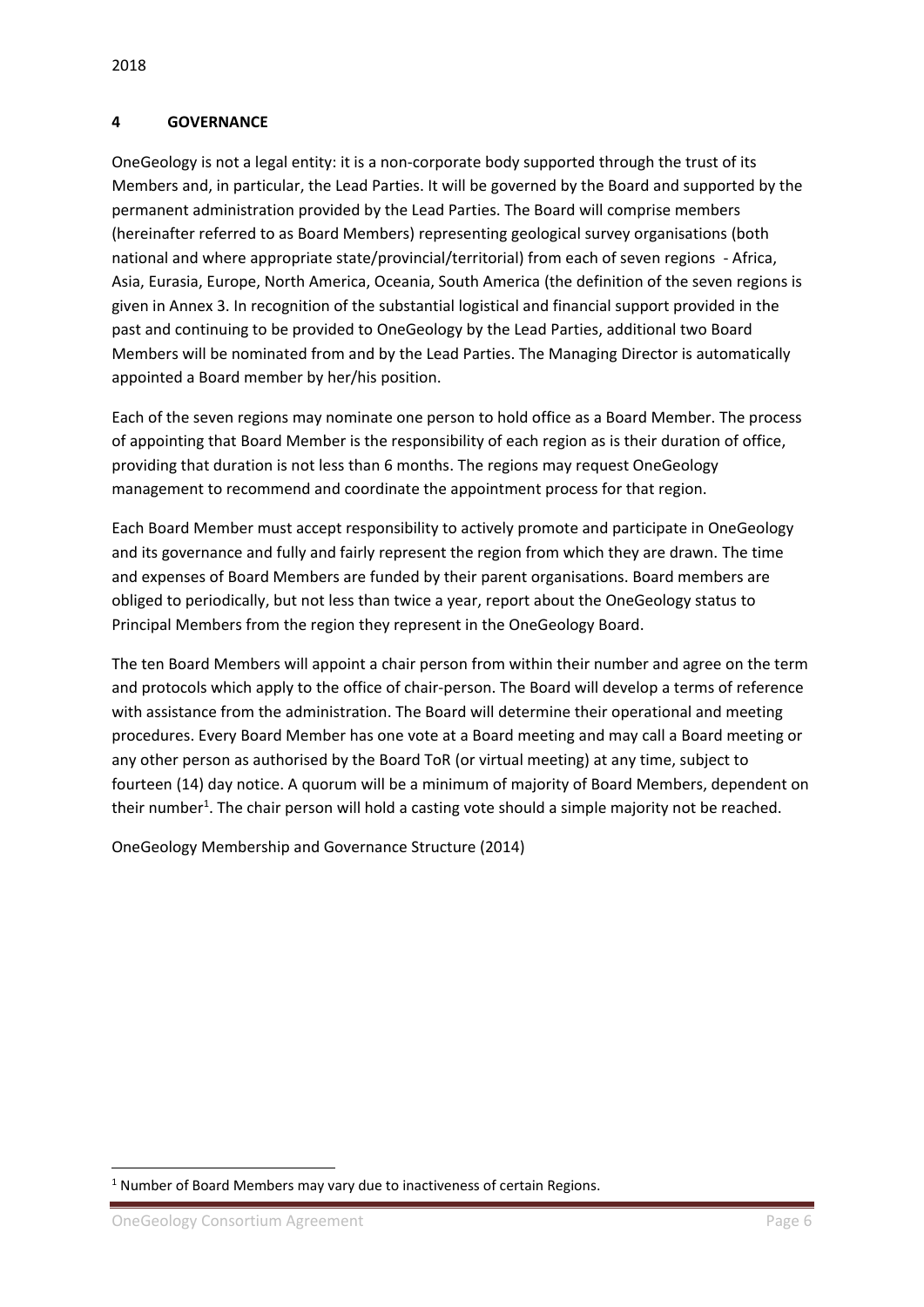

## **5 RESPONSIBILITY AND POWERS OF THE CONSORTIUM, THE BOARD, AND MANAGING STAFF**

The Consortium, its Board, and management staff have the responsibility to further the Objectives of OneGeology. The Board and Consortium has the power to do anything within the law that may promote or may help to promote any or all of the Objectives, but nothing outside the Objectives.

Income from membership fees and other sources will be used to supplement the administrative services and technical coordination functions (roles summarised in Annex 2) supported at a core level by the Lead Parties. The Board may also choose to employ such staff as are necessary for carrying out the work of the Consortium, in particular ensuring the effective and efficient executive leadership of OneGeology (i.e. the Managing Director). The Board will establish the roles needed and select the personnel and their terms of employment. The costs of supplementing core services and functions and/or employing such personnel will not exceed the resources made available to the Board through this Consortium Agreement.

The OneGeology Managing Director is a Board member by his/her function for the term, defined by the Consortium Members at the annual meeting. Managing Director cannot be nominated as the chairperson of the Board.

Financial and accounting arrangements of the Consortium will be transparent to all Members and be audited annually by qualified individuals selected by the Board.

## **6 LIABILITY**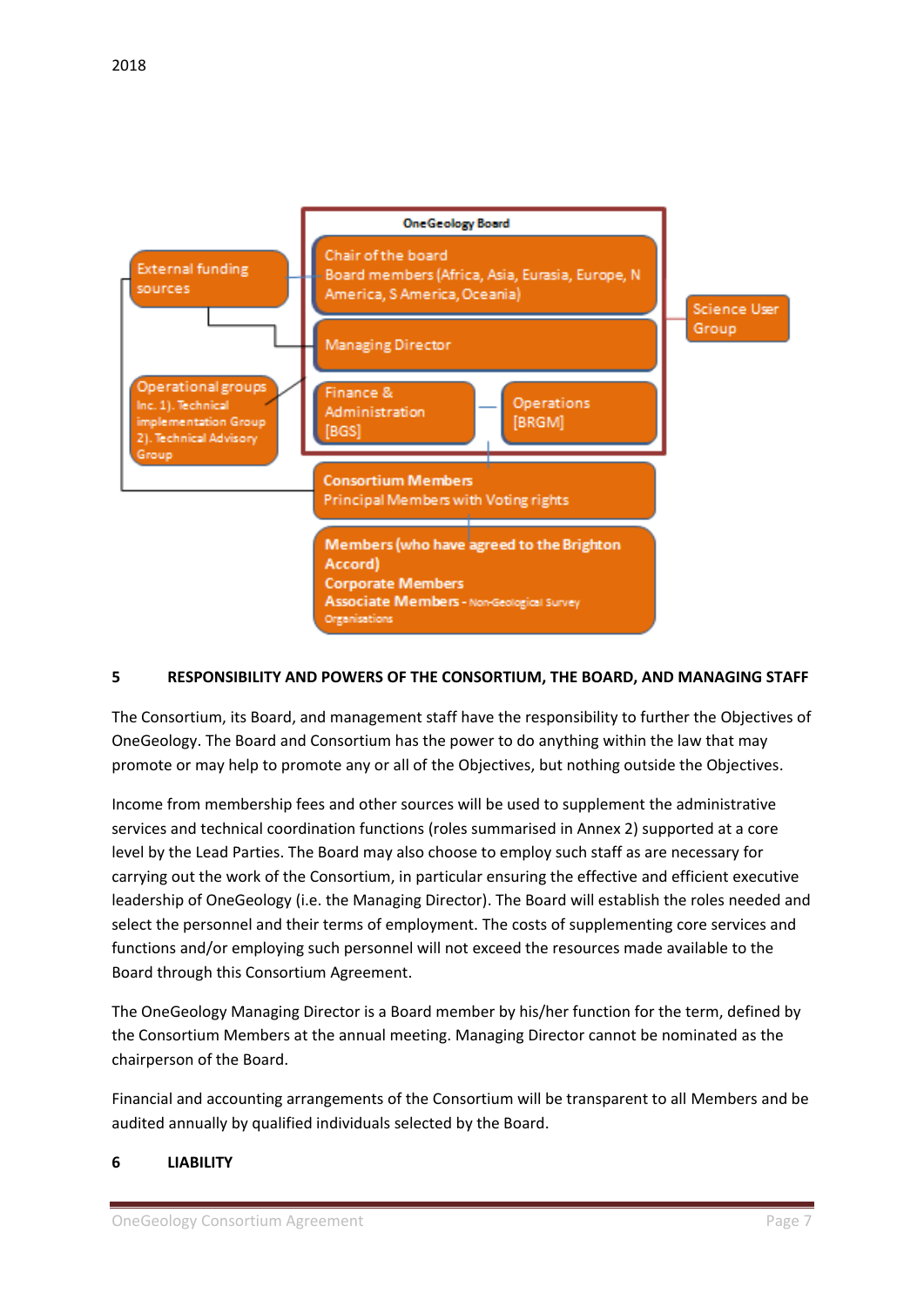Each Member providing data via OneGeology services is responsible for ensuring that data are eligible for access on a global scale and they have sought the necessary permissions to allow such use. Where Members wish to provide more than a "view" service, they should provide terms of use with their data.

The financial liability of each Member of the Consortium is limited to their annual membership fee.

Nothing in this section conveys that the parties to this Agreement are joint and severally liable.

The limits of liability do not apply in the event of death or injury or the gross negligence of any of the parties to this Consortium Agreement.

## **7 INTELLECTUAL PROPERTY RIGHTS**

Data distributed as part of OneGeology will remain in the ownership of the originating geological survey or organisation. Each Member will only provide through OneGeology data that it has the full authority to provide. Each Member is aware and accepts that data provided will be made accessible on the Internet.

Any data or information generated by any of the parties to this Agreement shall and will remain in the ownership of that party.

## **8 TERM AND TERMINATION**

This Agreement shall commence on January 1st 2018 and shall continue, unless otherwise agreed, for a period of five (5) years. At the end of the first year, membership will move to an automatic annual membership and renewal fees for each year will be notified to members prior to the start of each new year. Each party must notify the other party of intention to terminate, in writing, at least 60 days before the end of the membership year. If a Member joins OneGeology Consortium during the year the membership fee is calculated proportionally to the month in which the Member signs the Agreement.

In the event a breach of a party's obligations under this Agreement is identified, the Board shall give the defaulting party 30 calendar days notice to remedy the breach. If such breach is substantial and is not remedied within that period or is not capable of remedy, the Board will have the option to terminate the defaulting party's participation. Any unused fees paid by the defaulting party will not be reimbursed.

Clauses 2, 3, 4, 5, 6, 7, 8, 9, 10, 11 and 12 will survive the termination by a Lead Party or Member of Agreement for any reason and will continue indefinitely.

## **9 FORCE MAJEURE**

The Lead Parties shall have no liability to the other Members under this Agreement if they are prevented from or delayed in performing their obligations under this Agreement, or from carrying on its business, by acts, events, omissions or accidents beyond their reasonable control.

## **10 ENTIRE AGREEMENT**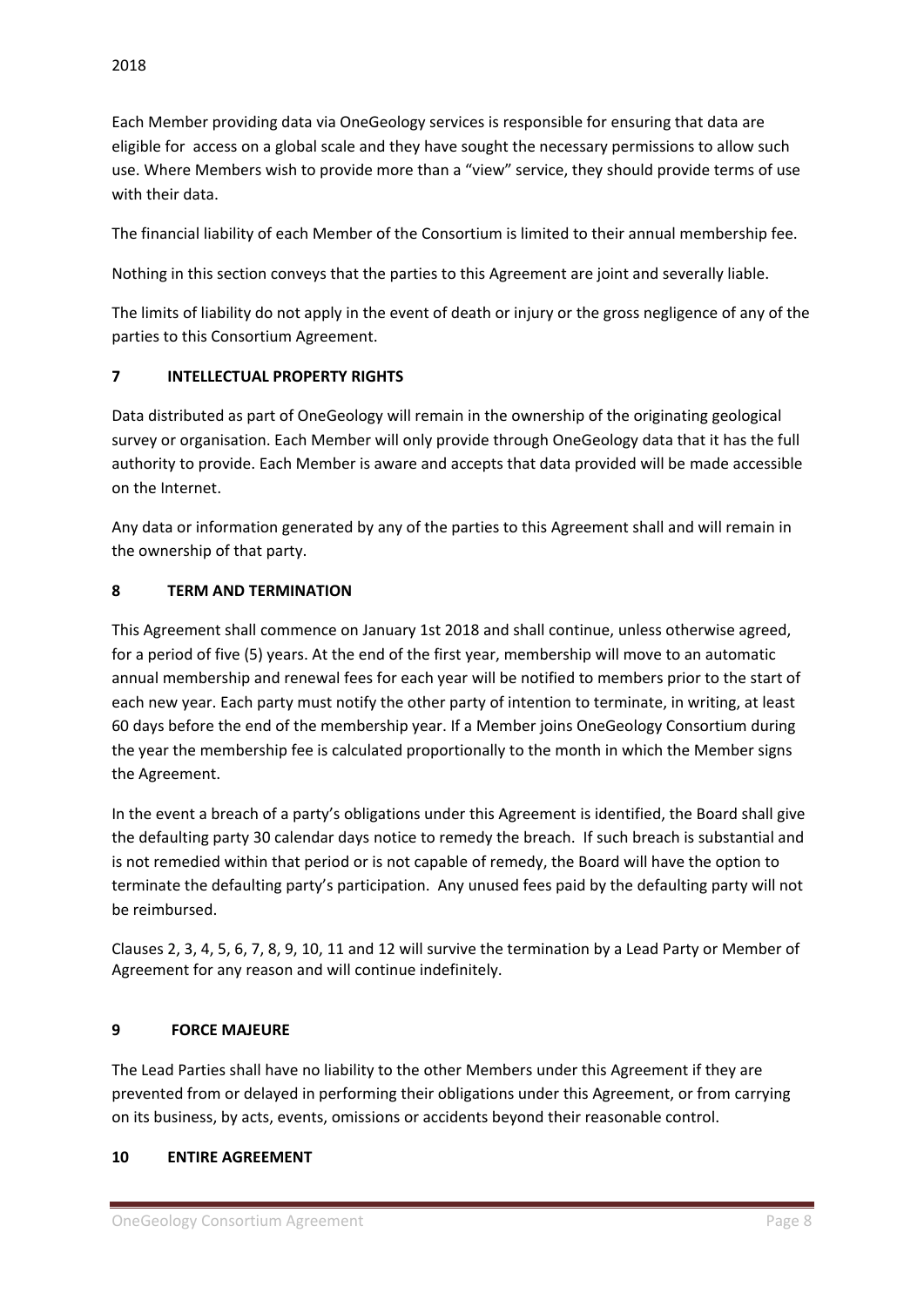This Agreement, and any documents annexed and/or referred to in it, constitute the whole agreement between the parties and supersede any previous arrangement, understanding or agreement between them relating to the subject matter they cover.

## **11 ASSIGNMENT**

Members shall not, without the prior written consent of the Board assign, transfer, charge, subcontract or deal in any other manner with all or any of its rights or obligations under this Agreement.

## **12 SEVERANCE**

Should any provision of this Agreement become invalid, illegal or unenforceable, it shall not affect the validity of the remaining provisions of this Agreement. In such a case, the Members concerned shall be entitled to request that a valid and practicable provision be negotiated which fulfils the purpose of the original provision.

## **13 NO PARTNERSHIP OR AGENCY**

Nothing in this Agreement is intended to or shall operate to create a partnership between the parties, or authorise either party to act as agent for the other, and neither party shall have the authority to act in the name or on behalf of or otherwise to bind the other in any way.

## **14 THIRD PARTY RIGHTS**

This Agreement does not confer any rights on any person or party (other than the parties to this Agreement and, where applicable, their successors and permitted assigns).

## **15 LANGUAGE**

This Agreement is drawn up in English, French\* and Spanish\* languages. In the event of disputes regarding interpretation, both versions shall be deemed authentic. English language shall govern all other documents, notices, meetings, arbitral proceedings and processes relative thereto.

## **16 DISPUTE RESOLUTION**

In the event of a disagreement about the interpretation or performance of the Agreement, the Members shall endeavour to settle their dispute out-of-court through the Board.

If the Members concerned have not reached a settlement of such dispute, the dispute should be the subject to the jurisdiction of the appropriate national court of the Member who would be defending the legal matter.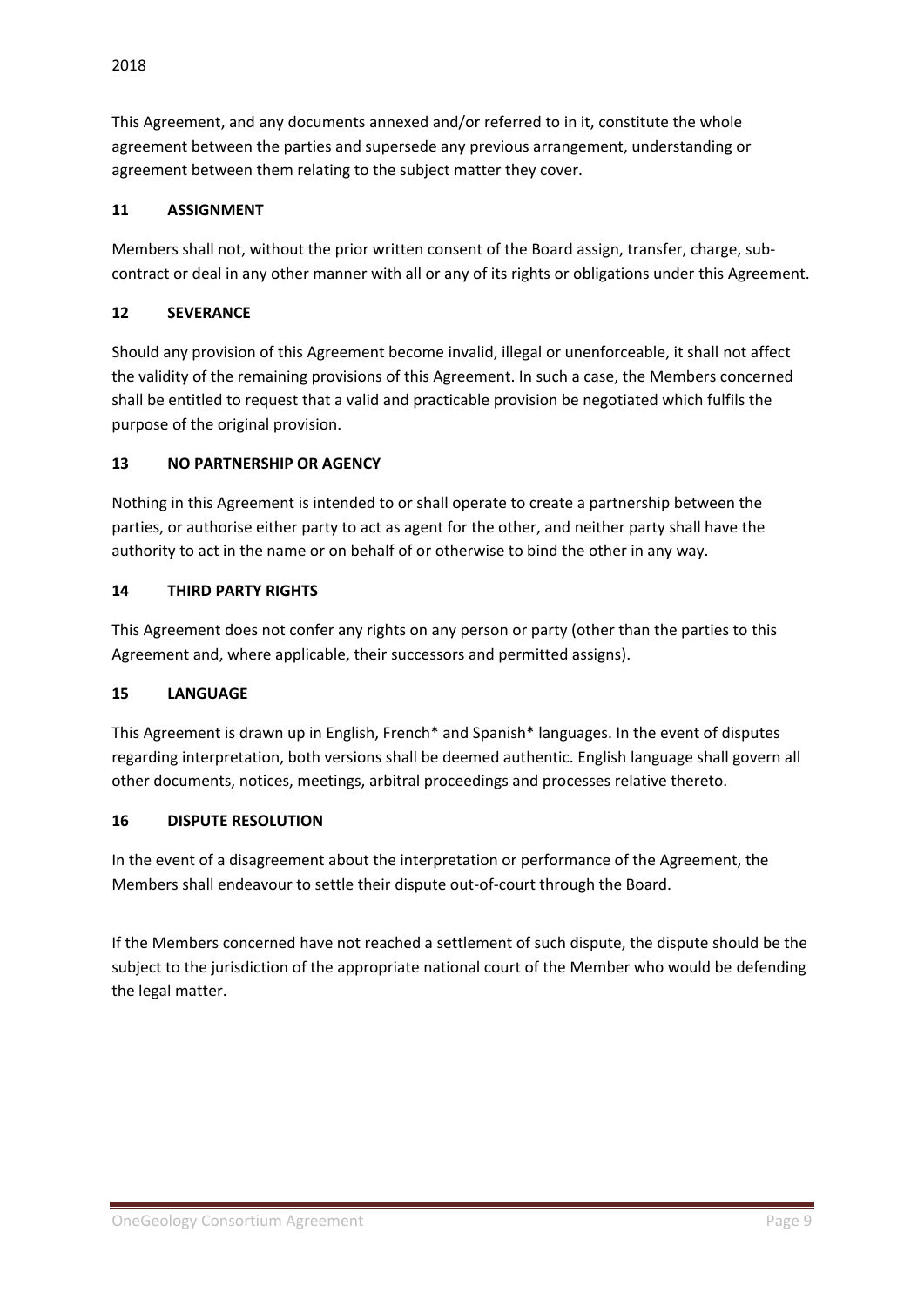## **This agreement is valid from the date upon which it is signed**

**Signed ……………………………………………………………………………**

**Name …………………………………………………………………………….**

**Position ………………………………………………………………………….**

**\*Available on request**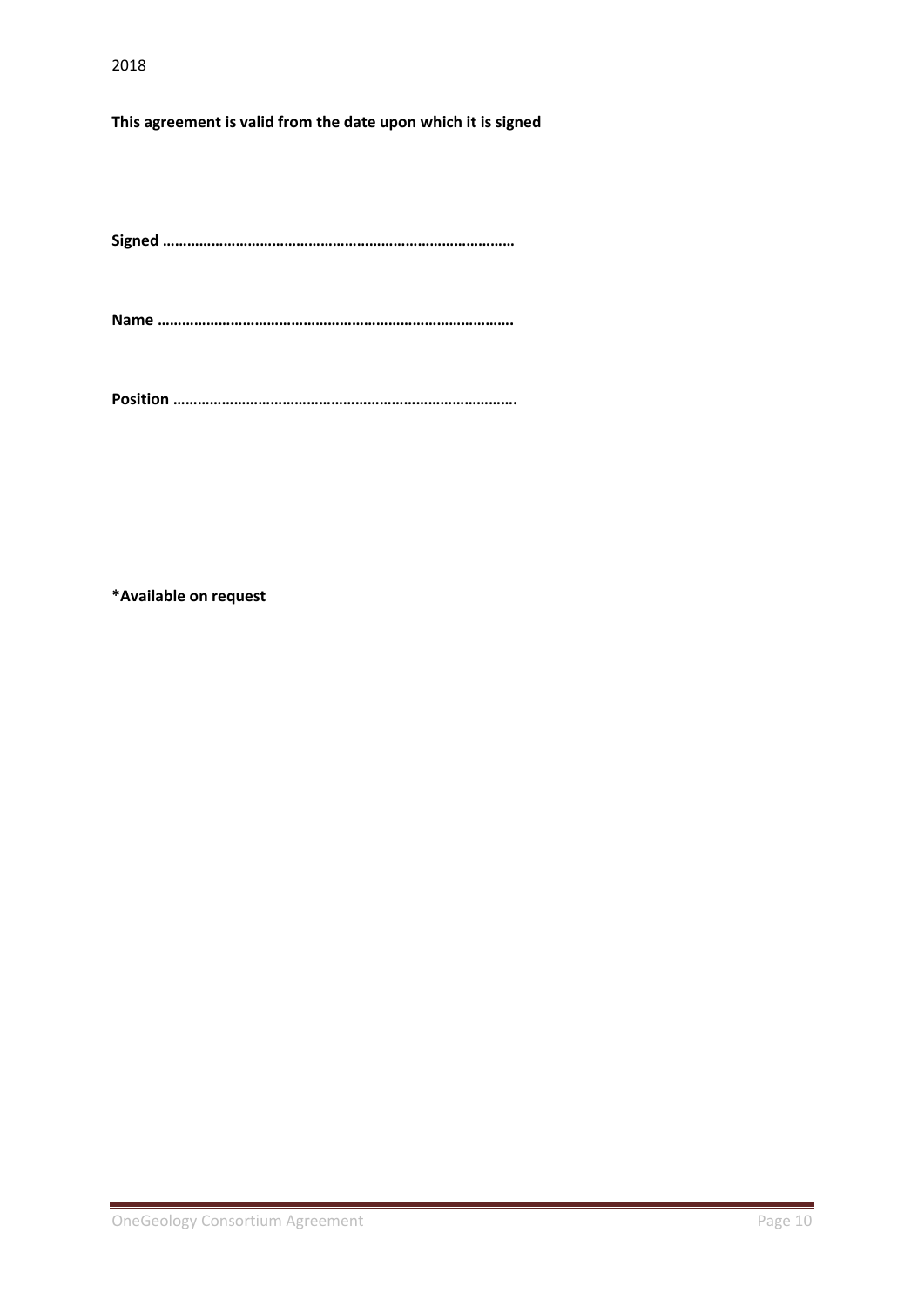#### **Annex 1: SCHEDULE ONE MEMBERSHIP FEES**

The annual membership fees are set out below. These are the minimum fee levels and organisations may choose to provide financial support for OneGeology which exceeds this. Subsequent annual membership fees will be subject to the rates agreed by the Board and prevailing at the time of renewal. Members will be notified prior to the start of each new year the fee appropriate for the forthcoming annual membership.

#### **FEE STRUCTURE FOR YEAR 2018**

| <b>ORGANISATION TYPE</b>                           | $SIZE$ *                       | <b>CIRCLE WHICH ANNUAL FEE</b><br><b>APPLIES (<math>\epsilon</math>)</b> |
|----------------------------------------------------|--------------------------------|--------------------------------------------------------------------------|
| <b>GEOLOGICAL SURVEY ORGANISATION</b>              | LARGE ( $\geq 100$<br>FTE)     | 10000                                                                    |
| <b>GEOLOGICAL SURVEY ORGANISATION</b>              | <b>SMALL (&lt; 100</b><br>FTE) | 5000                                                                     |
| <b>ACADEMIC OR TEACHING</b><br><b>ORGANISATION</b> | LARGE ( $\geq 100$<br>FTE)     | 10000                                                                    |
| <b>ACADEMIC OR TEACHING</b><br><b>ORGANISATION</b> | $SMALL$ (< 100<br>FTE)         | 5000                                                                     |
| <b>GOVERNMENT BODY OR AGENCY</b>                   |                                | 10000                                                                    |
| <b>INTERNATIONAL BODY OR AGENCY</b>                |                                | 10000                                                                    |
| <b>COMMERCIAL COMPANY</b>                          |                                | $**$                                                                     |
| NOT-FOR-PROFIT COMPANY                             |                                | 5000                                                                     |

*\* Large = >100 full time employees (FTE)*

*\*\* Subject to individual negotiation through the MD*

| <b>MEMBERSHIP CATEGORIES</b> | <b>CRITERIA</b>                   | FEE $(\epsilon)$ |
|------------------------------|-----------------------------------|------------------|
| <b>Member</b>                | <b>Signer of Brighton accord</b>  |                  |
| <b>Principal Member</b>      | <b>Members with voting rights</b> | see above        |
| <b>Associate Member</b>      | <b>Supports objectives</b>        | see above        |
| <b>Corporate Member</b>      | <b>Supports objectives</b>        | tbd              |

**If you need OneGeology to raise an invoice provide the following information:-**

**Organisation Billing Address: VAT (tax) number if you have one: Payee name that the invoice is to be addressed to: Fee Amount: Any other references that you wish to be quoted (e.g. purchase order numbers):**

**Payments should be made payable to:-**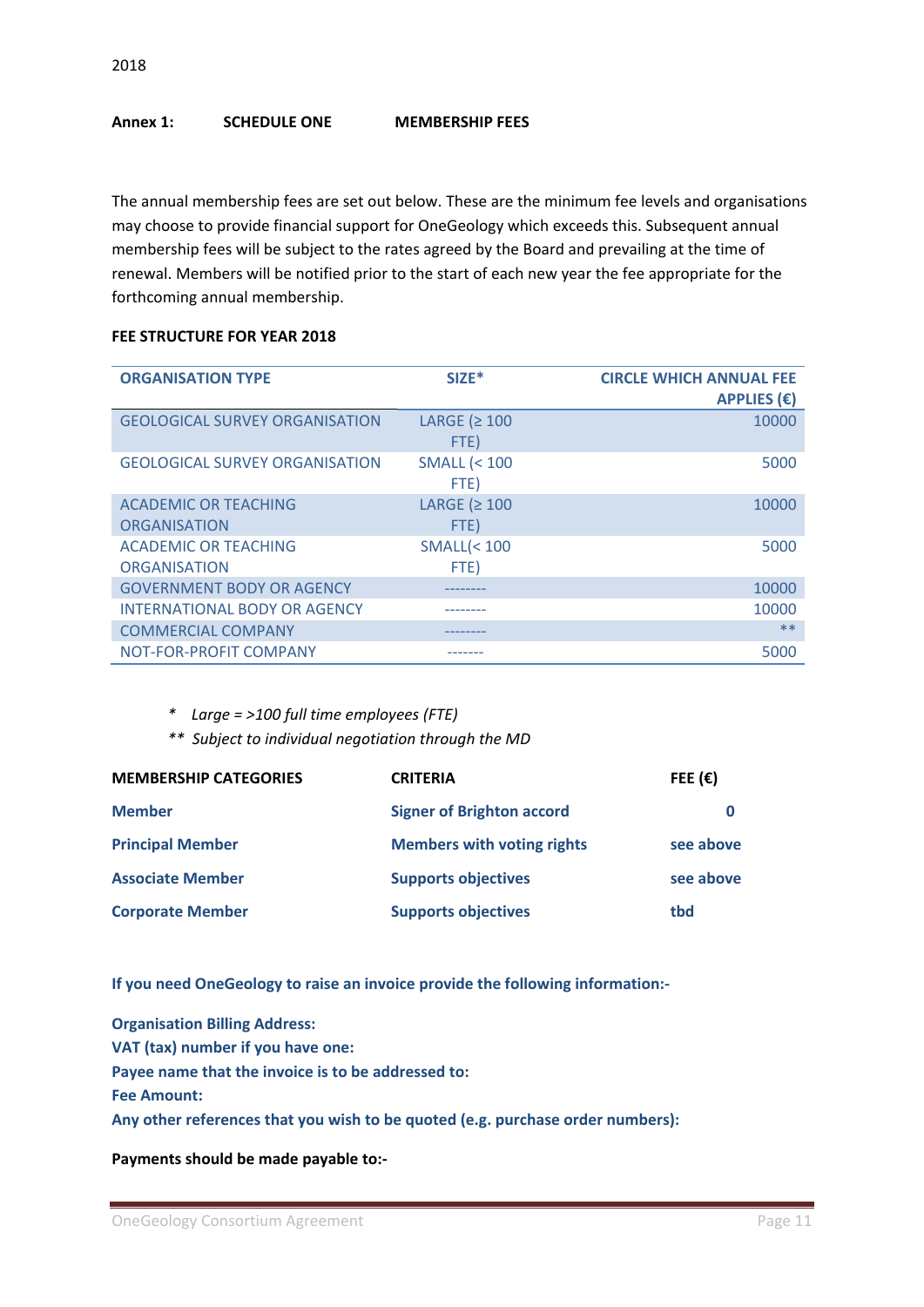2018

## **British Geological Survey**

## **Bank Details :**

|                     | <b>EURO ACCOUNTS</b>                 |
|---------------------|--------------------------------------|
| <b>Bank Acct</b>    | <b>General Euro</b>                  |
| Used for            | Intra-NERC ("book") transfers / BACS |
| Acct Name           | UKRI NERC EUR GENERAL                |
| <b>Bank Address</b> | Government Banking Service Branch    |
|                     | PO Box 2027                          |
|                     | Parklands, De Havilland Way          |
|                     | Howich, Bolton                       |
|                     | BL6 4YU                              |
|                     |                                      |
|                     |                                      |
| <b>Sort Code</b>    | 60-72-03                             |
| Acct No.            | 85014028                             |
| <b>IBAN</b>         | GB95 NWBK 6072 0385 0140 28          |
| <b>SWIFT/BIC</b>    | NWBKGB2L                             |

**Quoting Invoice number Reference :**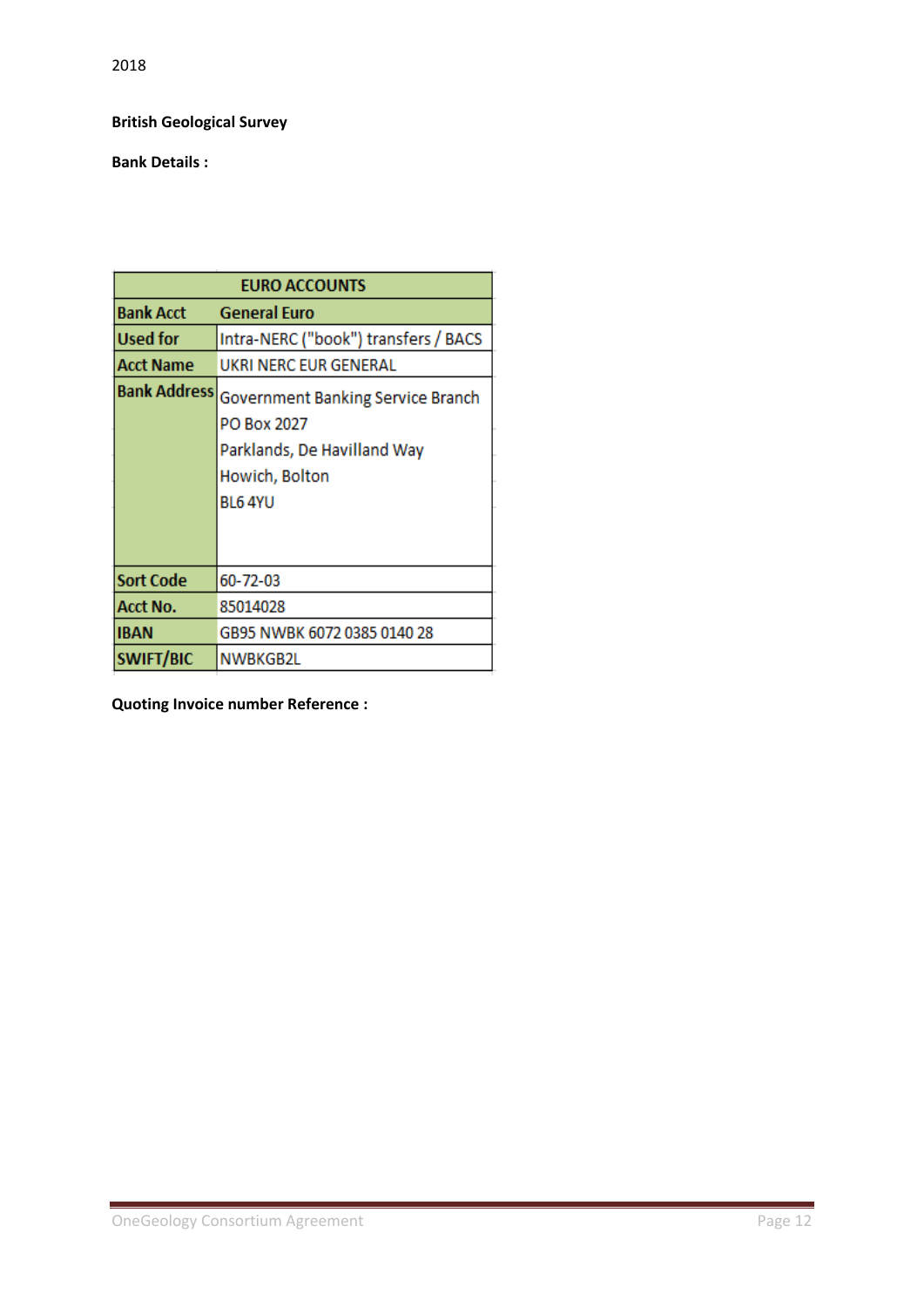## 2018

## **Annex 2: Administration and Board and group Terms of Reference**

The administration will:

- Provide the day-to-day coordination of OneGeology, including operational and financial matters and liaison with Members
- Support the OneGeology Board chair person -
- Strive to recruit new members and extend and enhance data services
- Monitor progress and issues and assist provide regular oral and written reports to the Board and Members
- Liaise with the technical coordination team to ensure service continuity and development
- Assist in the development of appropriate business plans
- Maintain and develop effective communication within the OneGeology Consortium and with its users and
- Maintain and develop effective communication with media (including the website [www.onegeology.org,](http://www.onegeology.org/) newsletters, presentations, articles and exhibitions)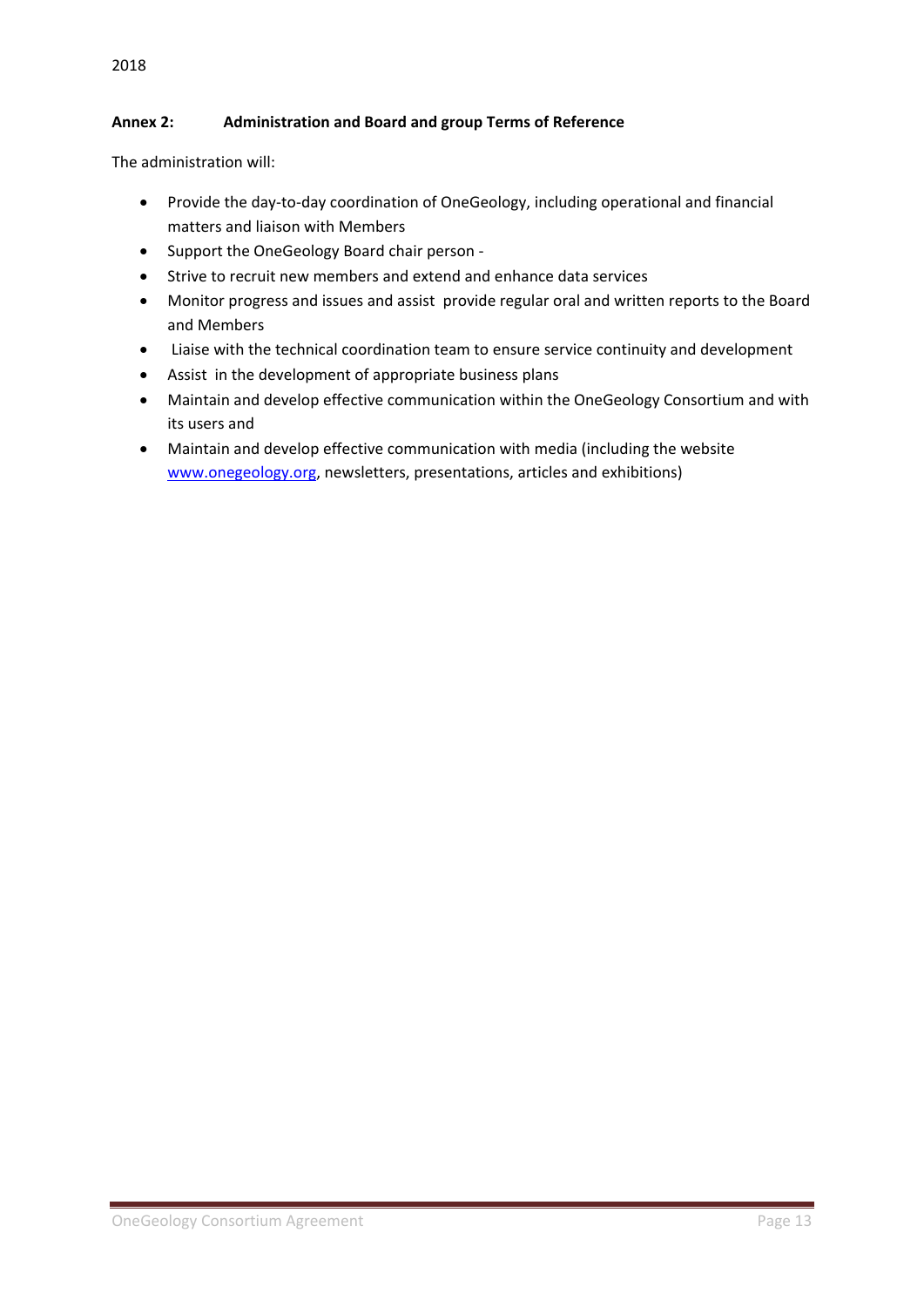## **OneGeology Board Terms of Reference:**

- 1. The OneGeology Board is drawn from OneGeology Principal Members.
- 2. The Board will appoint a Chair from within its members who will act as a single point of contact for the Group. The Chair serves for a term of two years and her/his position can be renewed.
- 3. The responsibilities of the OneGeology Board are to represent, consult and report to OneGeology Consortium Members and to strategically direct the OneGeology.
- 4. The OneGeology board is responsible for determining the operational structures necessary to deliver the Objectives defined in consortium agreement section 1.
- 5. The Board will approve Terms of Reference for any working groups or committees it deems necessary to establish and will appoint their Chairs. Such committees will be chaired by Board members.
- 6. The OneGeology Board is responsible for the financial viability of the Consortium and is authorised to establish membership fees and to seek other sources of funding in support.
- 7. The Administration will report at least quarterly to the Board.
- 8. The Board will meet up to four times a year or as needed with at least one face-to-face meeting per year.
- 9. The Board may invite observers to participate in its meetings.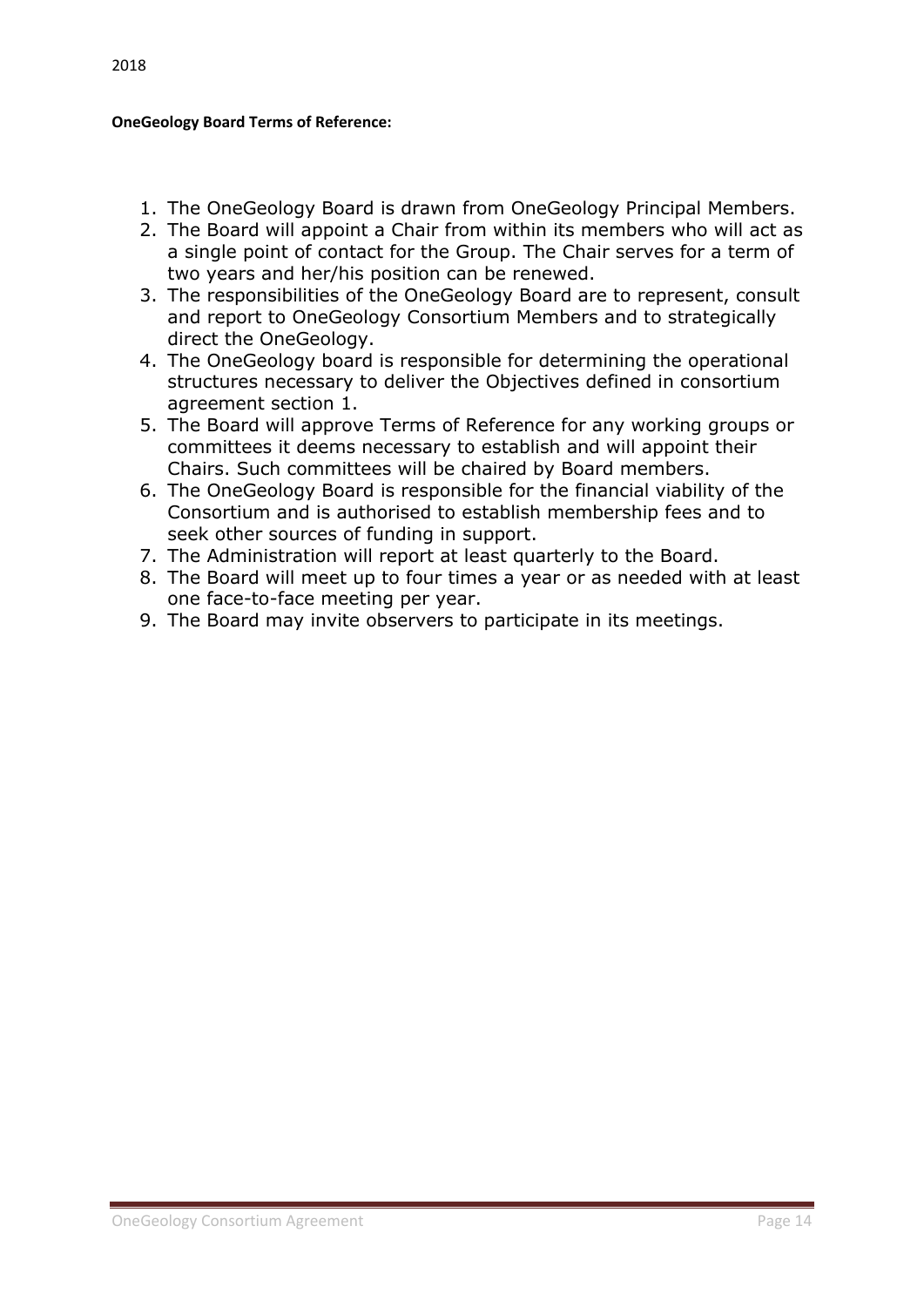## **OneGeology Technical Implementation Group (TIG) Terms of Reference:**

- 1. The primary goal of the OneGeology Technical Implementation Group will be to specify, develop, test, agree, document and support the implementation of the technical capabilities that are required to deliver the OneGeology Objectives.
- 2. The OneGeology Technical Implementation Group shall consist of persons nominated by OneGeology Members.
- 3. The OneGeology Technical Implementation Group will be co-chaired by nominated representatives of the organisation that is providing the administrative and technical support services to data contributors to OneGeology and by the organisation that is hosting the OneGeology Registry and Portal.
- 4. The TIG will develop a work programme to be approved through the board. The OneGeology Technical Implementation Group will hold meetings at least annually.
- 5. The OneGeology Technical Implementation Group will report quarterly to the Board.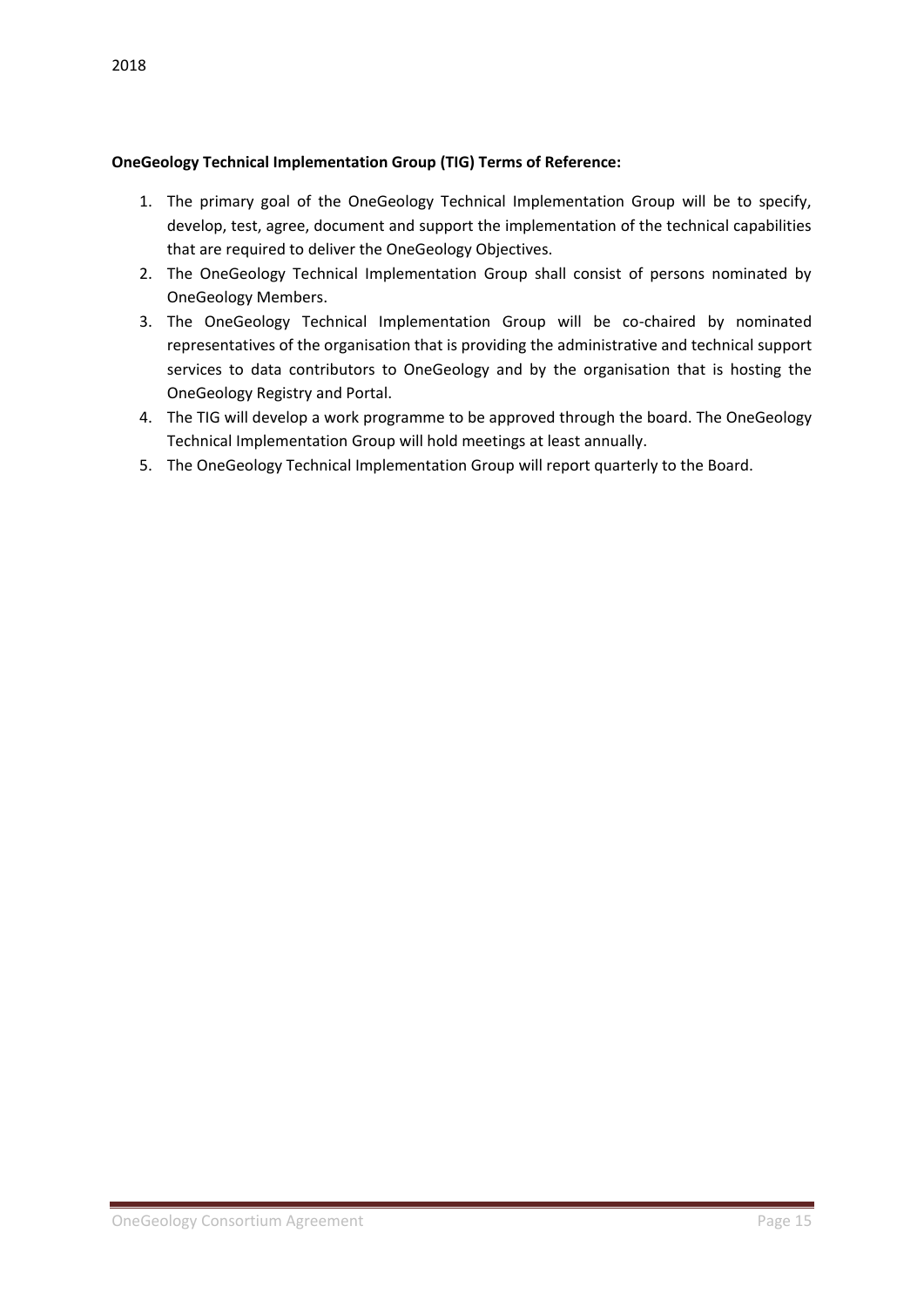## **OneGeology Science Users Group (SUG) Terms of Reference:**

- 1. The primary goal of the OneGeology Science Users Group (SUG) will be to provide strategic scientific advice that is required to deliver the OneGeology Objectives and to ensure OneGeology is responsive and relevant to both its members and potential users.
- 2. The OneGeology SUG shall consist of representatives of various users groups (i.e. Industry, NGO, UNESCO, IUGS, CGMW, other regional and international groups, including past OneGeology Executive Director and Steering Group Chair). Also renowned external scientists may be invited to join.
- 3. Maximum number of OneGeology SUG members is nine.
- 4. The OneGeology SUG will be chaired by OneGeology Managing Director.
- 5. The SUG will develop a strategic scientific programme to be approved through the Managing Director to the Board.
- 6. OneGeology Board will approve OneGeology SUG members based on the suggestion by OneGeology Managing Director.
- 7. OneGeology Board will appoint its representative to the SUG.
- 8. The OneGeology SUG will hold meetings at least annually.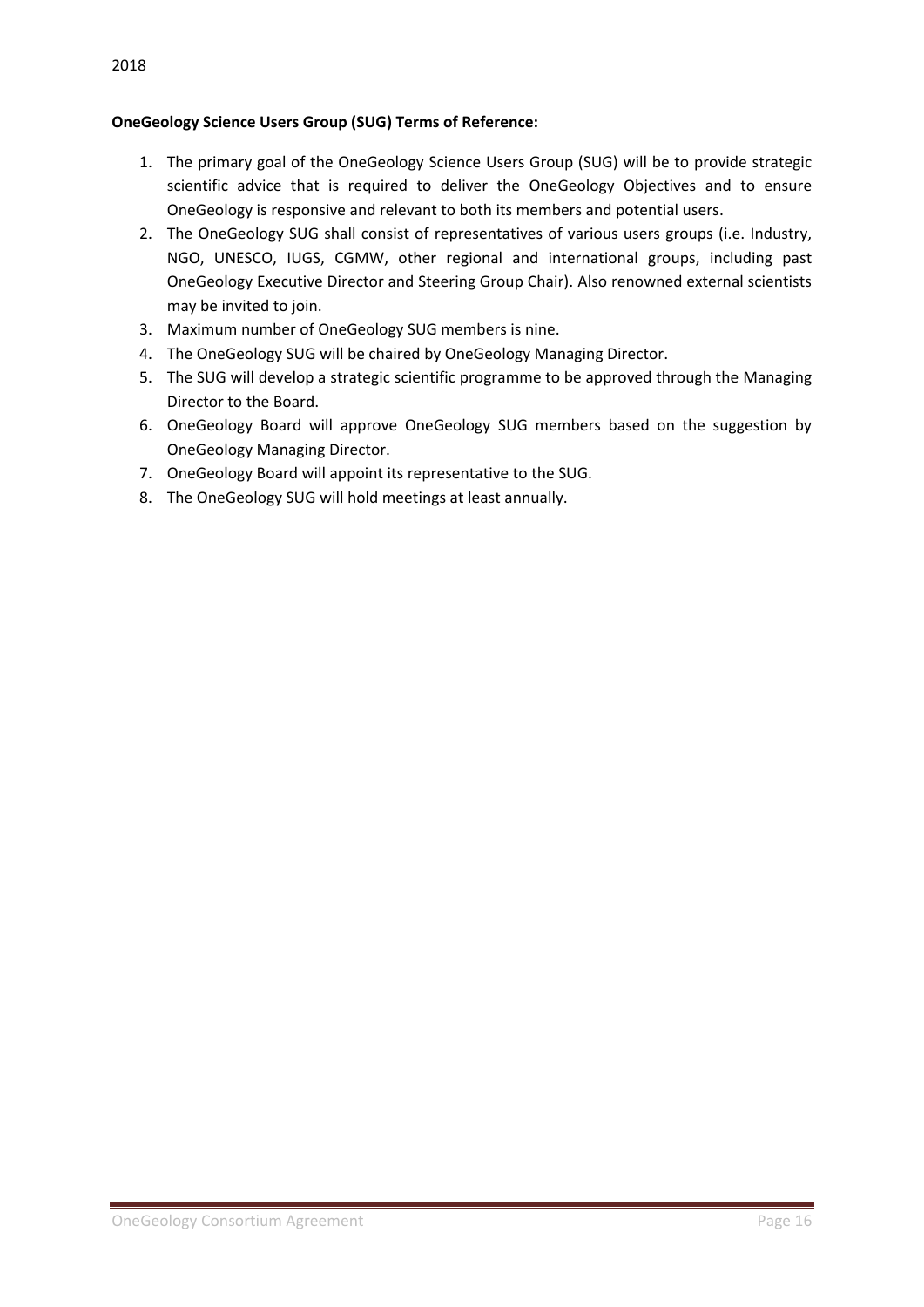## Annex 3: **DEFINITION OF SEVEN ONEGEOLOGY REGIONS**

#### **Africa**

| Algeria DZA                         |
|-------------------------------------|
| Angola AGO                          |
| <b>Benin BEN</b>                    |
| Botswana BWA                        |
| <b>Burkina Faso BFA</b>             |
| <b>Burundi BDI</b>                  |
| Cameroon CMR                        |
| Cape Verde CPV                      |
| <b>Central African Republic CAF</b> |
| Chad TCD                            |
| Comoros COM                         |
| Congo COG                           |
| Cote d'Ivoire CIV                   |
| Democratic Republic of the Congo    |
| Djibouti DJI                        |
| Egypt                               |
| <b>Equatorial Guinea GNQ</b>        |
| Eritrea ERI                         |
| Ethiopia ETH                        |
| <b>Gabon GAB</b>                    |
| Gambia GMB                          |
| Ghana GHA                           |
| Guinea GIN                          |
| Guinea-Bissau GNB                   |
| Kenya KEN                           |
| Lesotho LSO                         |
| Liberia LBR                         |
| Libyan Arab Jamahiriya LBY          |
| Madagascar MDG                      |
| Malawi MWI                          |
| Mali MLI                            |
| Mauritania MRT                      |
| <b>Mauritius MUS</b>                |
| Morocco MAR                         |
| Mozambique MOZ                      |
| Namibia NAM                         |
| <b>Niger NER</b>                    |
| Nigeria NGA                         |
| Rwanda RWA                          |
| St Helena SHN                       |
| Sao tome and Principe STP           |
| <b>Senegal SEN</b>                  |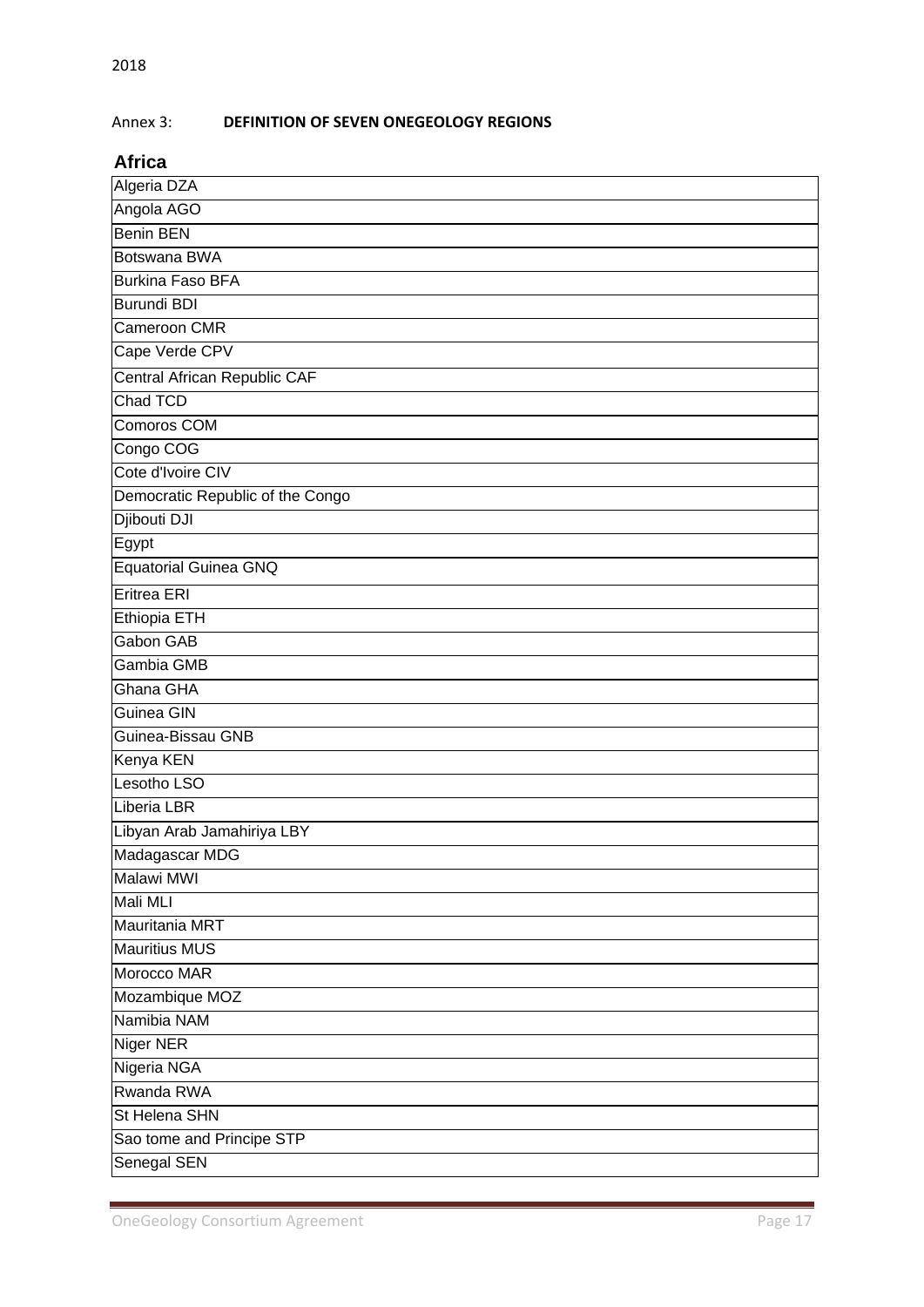| Seychelles SYC                   |
|----------------------------------|
| Sierra Leone SLE                 |
| Somalia SOM                      |
| South Africa ZAF                 |
| Sudan SDN                        |
| Swaziland SWZ                    |
| Tanzania, United Republic of TZA |
| Togo TGO                         |
| Tunisia TUN                      |
| Uganda UGA                       |
| <b>Western Sahara ESH</b>        |
| Zambia ZMB                       |
| Zimbabwe ZWE                     |

## **Asia**

| Afghanistan AFG                                      |
|------------------------------------------------------|
| <b>Bahrain BHR</b>                                   |
| Bangladesh BGD                                       |
| <b>Bhutan BTN</b>                                    |
| <b>Brunei Darussalam BRN</b>                         |
| Cambodia KHM                                         |
| China CHN                                            |
| Hong Kong HKG                                        |
| India                                                |
| Indonesia IDN                                        |
| Iran (Islamic Republic of) IRN                       |
| Iraq IRQ                                             |
| <b>Israel ISR</b>                                    |
| Japan JPN                                            |
| Jordan JOR                                           |
| Korea, Democratic People's Republic of (North Korea) |
| Korea, Republic of (South Korea)                     |
| <b>Kuwait KWT</b>                                    |
| Laos People's Democratic Republic LAO                |
| Lebanon LBN                                          |
| Macau MAC                                            |
| Malaysia MYS                                         |
| <b>Maldives MDV</b>                                  |
| Mongolia MNG                                         |

ī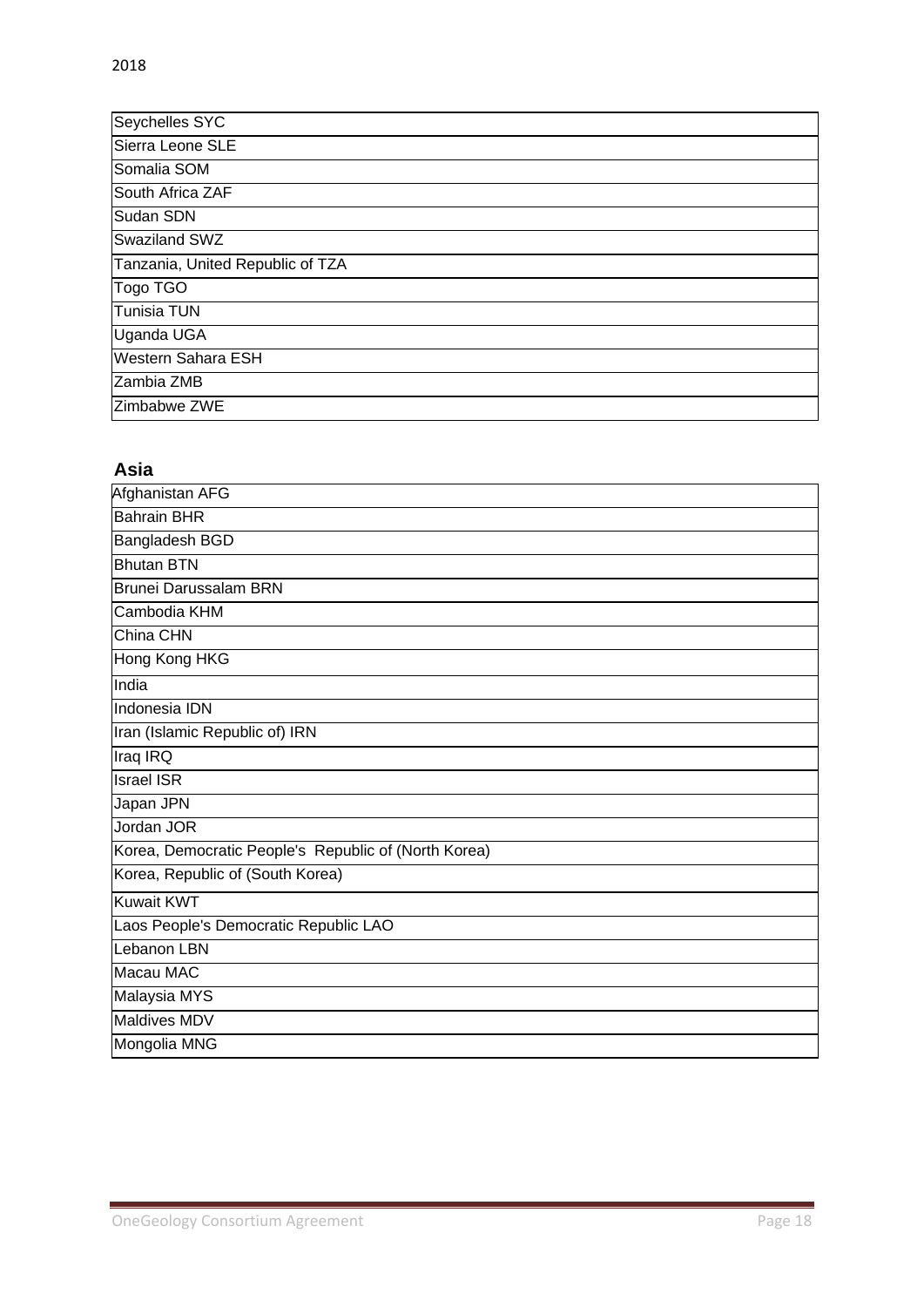| Kuwait KWT                            |
|---------------------------------------|
| Laos People's Democratic Republic LAO |
| Lebanon LBN                           |
| Macau MAC                             |
| Malaysia MYS                          |
| Maldives MDV                          |
| Mongolia MNG                          |
| Myanmar MMR                           |
| <b>Nepal NPL</b>                      |
| Oman OMN                              |
| Pakistan PAK                          |
| Philippines PHL                       |
| Saudi Arabia SAU                      |
| Singapore SGP                         |
| Sri Lanka LKA                         |
| Syrian Arab Republic SYR              |
| Taiwan, province of China TWN         |
| <b>Thailand THA</b>                   |
| Timor-Leste TMP                       |
| <b>United Arab Emirates ARE</b>       |
| Vietnam VNM                           |
| Yemen YEM                             |
| Qatar QAT                             |

## **Eurasia**

| Armenia ARM                   |
|-------------------------------|
| Azerbaijan AZE                |
| <b>Belarus BLR</b>            |
| Kazakhstan KAZ                |
| Kyrgyzstan KGZ                |
| Moldova, Republic of MDA      |
| <b>Russian Federation RUS</b> |
| Tajikistan TJK                |
| Turkmenistan TKM              |
| Uzbekistan UZB                |

# **Europe**

| Albania ALB        |  |
|--------------------|--|
| Andorra            |  |
| Austria            |  |
| <b>Belgium BEL</b> |  |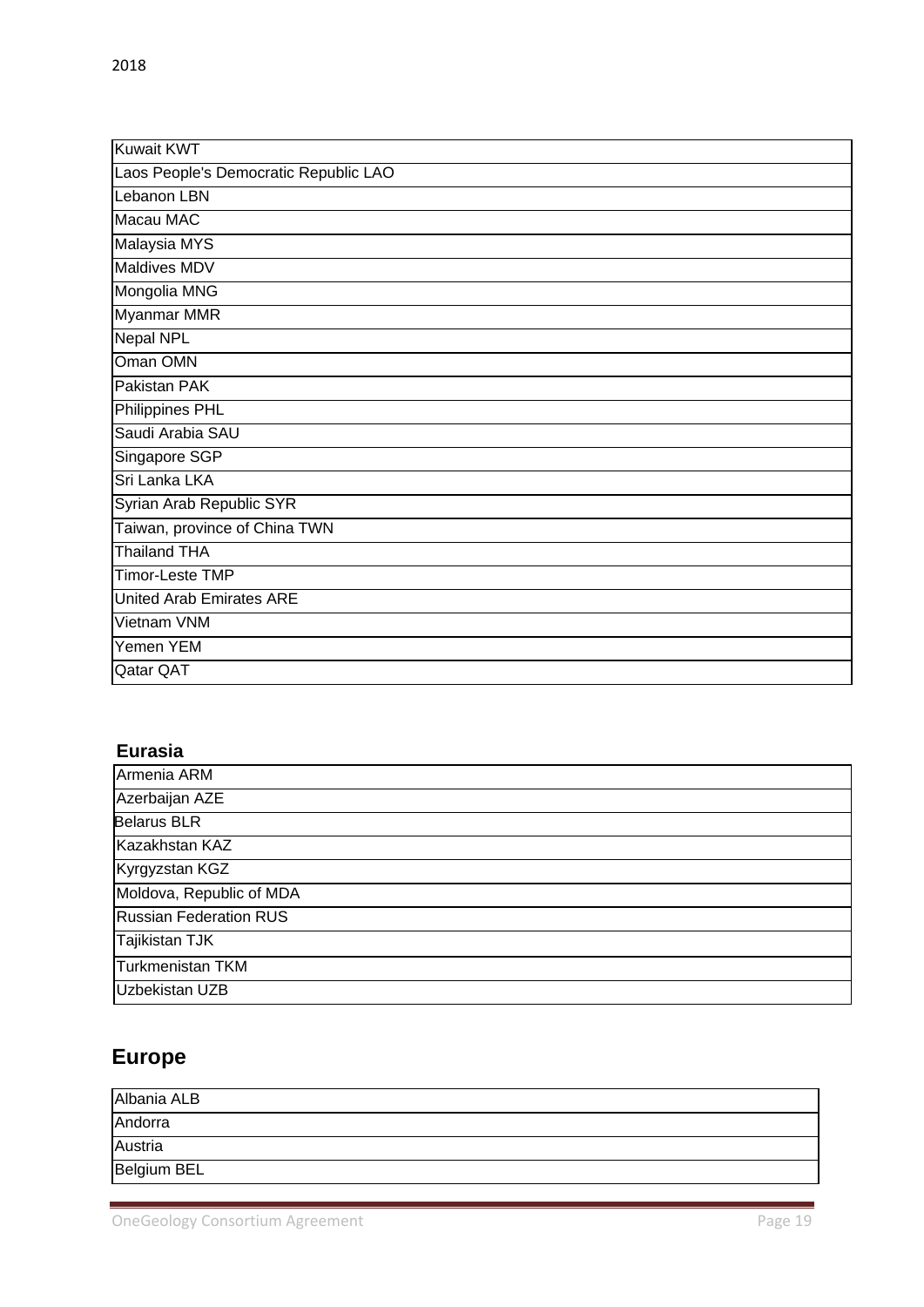| Bosnia and Herzegovina BIH                     |
|------------------------------------------------|
| <b>Bulgaria BGR</b>                            |
| Croatia HRV                                    |
| Cyprus CYP                                     |
| <b>Czech Republic CZE</b>                      |
| Denmark DNK + Greenland                        |
| Estonia EST                                    |
| Faroe Islands FRO                              |
| <b>Finland FIN</b>                             |
| France FRA                                     |
| <b>Germany DEU</b>                             |
| Georgia GEO                                    |
| Greece                                         |
| <b>Hungary HUN</b>                             |
| <b>Iceland ISL</b>                             |
| <b>Ireland IRL</b>                             |
| Italy ITA                                      |
| Kosovo                                         |
| Latvia LVA                                     |
| Liechtenstein LIE                              |
| Lithuania LTU                                  |
| Luxembourg LUX                                 |
| Macedonia, the former Yugoslav Republic of MKD |
| Malta MLT                                      |
| Monaco MCO                                     |
| Montenegro                                     |
| Netherlands NLD                                |
| Norway NOR                                     |
| Poland POL                                     |
| Portugal PRT                                   |
| Romania ROM                                    |
| San Marino SMR                                 |
| Serbia                                         |
| Slovakia (Slovak Republic) SVK                 |
| Slovenia SVN                                   |
| Spain ESP                                      |
| Sweden SWE                                     |
| Switzerland CHE                                |
| <b>Turkey TUR</b>                              |
| <b>Ukraine UKR</b>                             |
| <b>United Kingdom GBR</b>                      |

## **North America**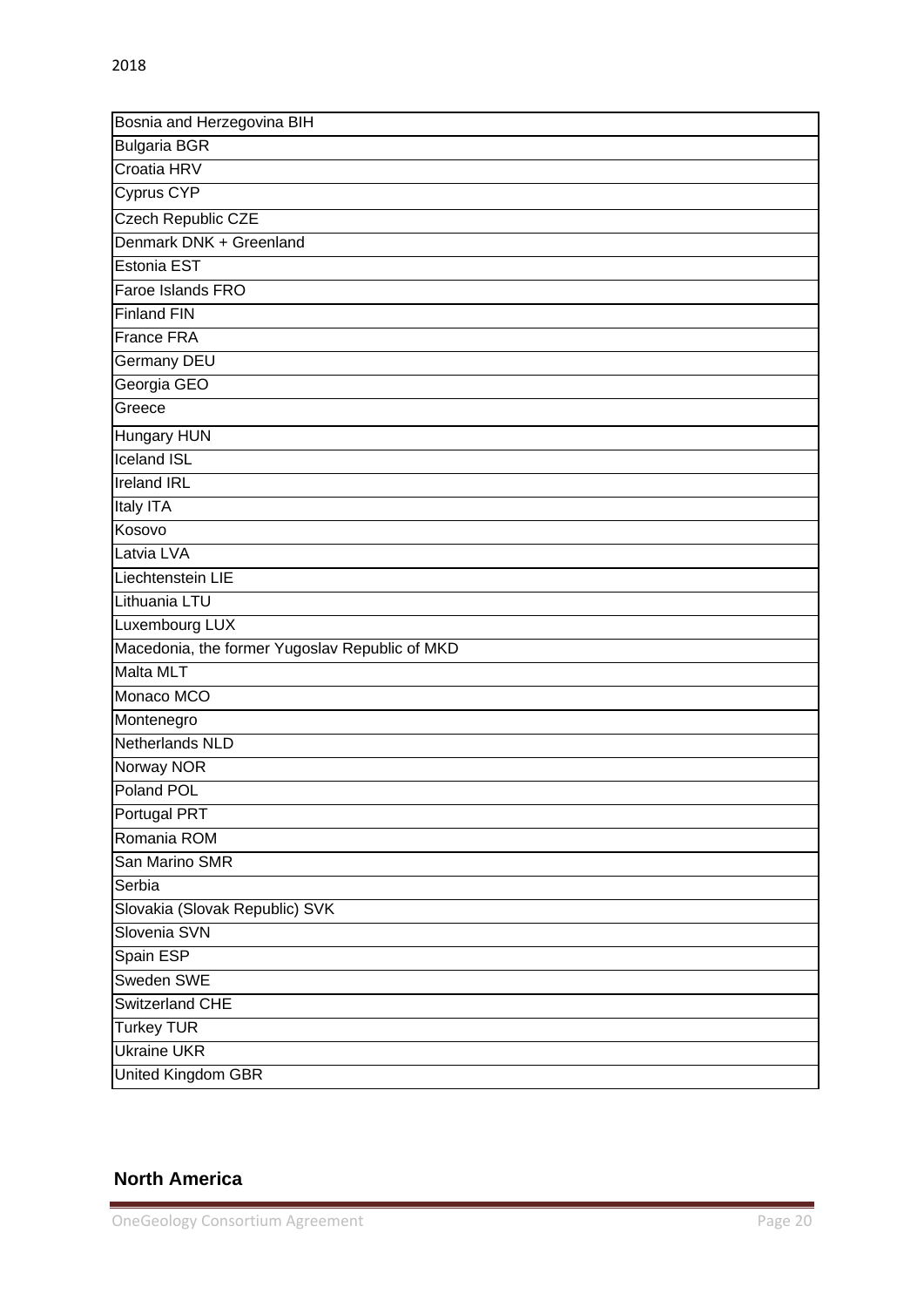| <b>Bahamas BHS</b>       |  |
|--------------------------|--|
| Bermuda BMU              |  |
| Canada CAN               |  |
| Mexico MEX               |  |
| <b>United States USA</b> |  |

## **South America**

| Anguilla AIA                         |
|--------------------------------------|
| Antigua and Barbuda ATG              |
| <b>Argentina ARG</b>                 |
| Aruba ABW                            |
| <b>Barbados BRB</b>                  |
| <b>Belize BLZ</b>                    |
| <b>Bolivia BOL</b>                   |
| <b>Brazil BRA</b>                    |
| Cayman Islands CYM                   |
| <b>Chile CHL</b>                     |
| Colombia COL                         |
| Costa Rica CRI                       |
| <b>Cuba CUB</b>                      |
| Dominica DMA                         |
| Dominican Republic DOM               |
| Ecuador ECU                          |
| El salvador SLV                      |
| Grenada GRD                          |
| Guatemala GTM                        |
| Guyana GUY                           |
| Haiti HTI                            |
| Honduras HND                         |
| Jamaica JAM                          |
| Martinique MTQ                       |
| <b>Montserrat MSR</b>                |
| Nicaragua                            |
| Panama PAN                           |
| Paraguay PRY                         |
| Peru PER                             |
| Saint Kitts and Nevis KNA            |
| Saint Lucia LCA                      |
| Saint Vincent and the Grenadines VCT |
| <b>Suriname SUR</b>                  |
| Trinidad and Tobago TTO              |
| <b>Turks and Caicos Islands TCA</b>  |
| <b>Uruguay URY</b>                   |
| Venezuela VEN                        |

Ĩ.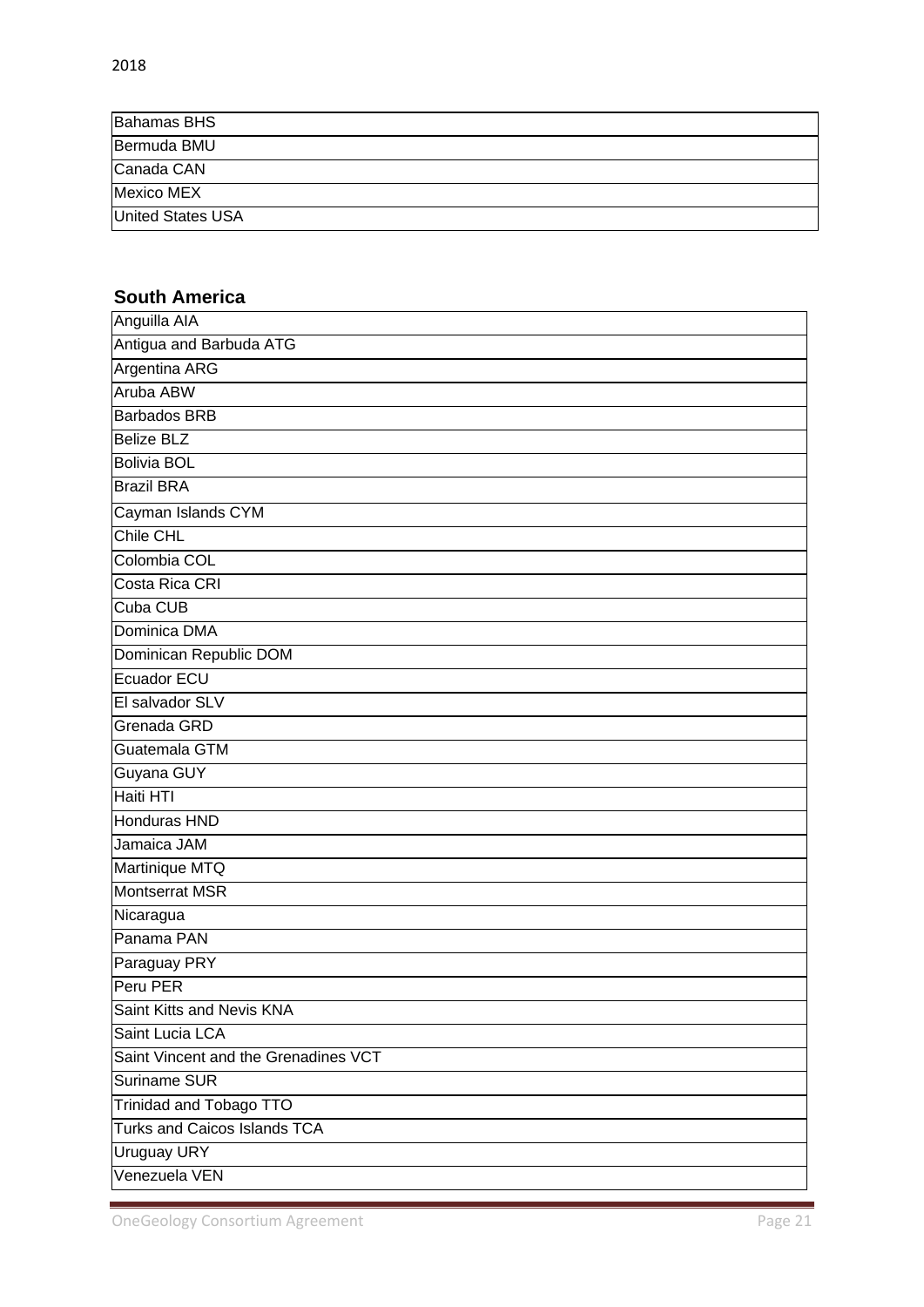## **Oceania**

| American Samoa ASM                  |
|-------------------------------------|
| <b>Australia AUS</b>                |
| Cook Islands COK                    |
| Fiji FJI                            |
| <b>Guam GUM</b>                     |
| Kiribati KIR                        |
| <b>Marshall Islands MHL</b>         |
| Micronesia, Federated States of FSM |
| Nauru NRU                           |
| New Zealand NZL                     |
| <b>Niue NIU</b>                     |
| Northern Mariana Islands MNP        |
| Palau PLW                           |
| Papua New Guinea PNG                |
| Samoa WSM                           |
| Solomon islands SLB                 |
| <b>Tokelau TKL</b>                  |
| Tonga TON                           |
| <b>Tuvalu TUV</b>                   |
| Vanuatu VUT                         |
| Antarctica ATA                      |

## **Annex 4: Text of the Brighton Accord March 2007 -** Updated by the Board of OneGeology September 2017

## 1 The Accord

As a result of the kick-off meeting in Brighton, March 2007, participants agreed unanimously to an Accord, providing the governance, technical and political essentials for OneGeology. It is also a helpful document to clarify what OneGeology is about.

Eighty one participants from forty three nations and fifty three national and international bodies met in Brighton, UK, between 12 and 16 March 2007 to discuss and agree how to improve the accessibility of global, regional and national geological map data and, in doing so, increase its usefulness to society.

Participants at the workshop asserted that geological map data are essential to advancing science and education in order to better provide solutions to the challenges of mitigating environmental hazards, ensuring the sustainable supply of energy, minerals and water, and addressing the urgent challenge of our changing climate.

# 2 RECOMMENDATIONS